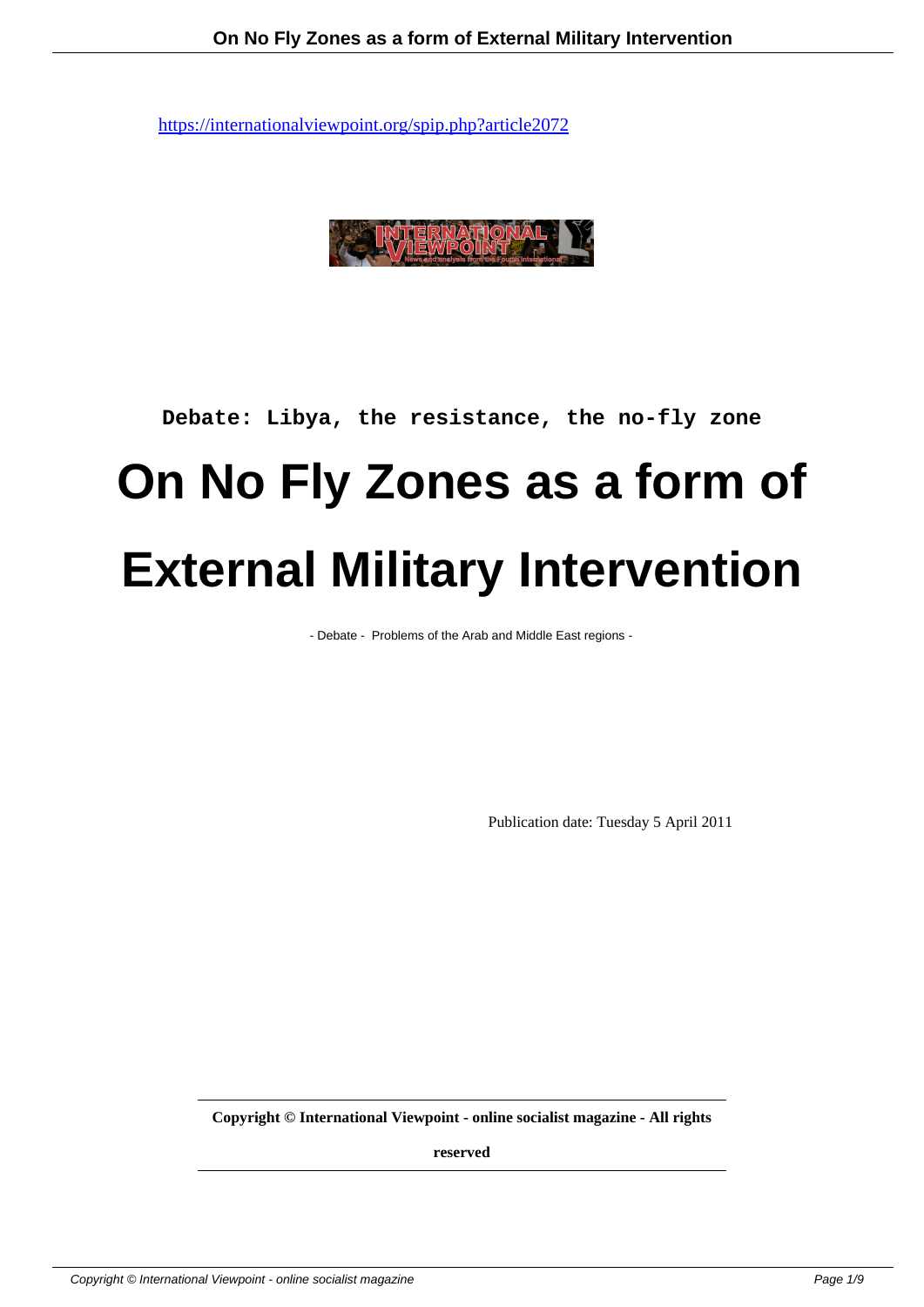**What are the different arguments surrounding the debate on no-fly zones? Should foreign powers ever claim the right to intervene or should the people of a country overthrow their own dictators? Do interventionists not always have alterior motives that could undermine the people's sovereignty over their struggle and it's outcomes**

## **Some important points about "no-fly" zones**

1) No fly zones really emerged after the end of the Cold War. They can only be applied by certain big powers over another's sovereign territory by either those few big powers on their own or through a cabal or cohort of countries including one or more big powers, or through a UN manipulated by one or more of the P-5.

2) There is no international body that is politically and morally impartial that can enforce such a no fly zone anywhere.

3) All such no fly zones constitute a violation of the principle of national sovereignty of a country except where the government of the target country formally agrees to it which of course only takes place when that government has already been subjugated and suborned and coerced (e.g. Saddam Hussein's Iraq in the 1990s) to agree to this.

4) Imposition of no fly zones have invariably involved armed assaults on ground targets in the country where applied and therefore caused civilian casualties even as such no fly zones have been applied in the name of preventing civilian casualties on a large scale.

5) Though the declared purpose of imposing a no fly zone is to âEurosÜprevent large scale civilian deaths and injuries' by the government of the country so targeted, this is never the fundamental motive of the intervening countries.

6) There is and always will be selectivity and hypocrisy in the application of no fly zones. It is not and will not be a consistent or impartially applied policy e.g., who called for or wanted a no fly zone when the Sri Lankan government recently was air bombing the Jaffna region to defeat the LTTE (Liberation Tigers of Tamil Eelam)?

7) The principle of not violating and accepting the general inviolability of national territorial sovereignty (which includes respecting that country's air space) is enshrined in the UN Charter and thus in international law with only those exceptions allowed for as is in the UN Charter itself. This universal or near universal consensus legally enshrined is a great democratic achievement and testimony to the great democratic upheavals of the mid-twentieth century and after which were embodied in the great decolonization process which therefore enshrined the formal equality of sovereignty principle.

8) The case for violating this principle of national territorial sovereignty (barring the exceptions already allowed for) through imposition of a no fly zone rests on the strength of the moral claim of the need to âEurosÜprevent large scale civilian deaths/injuries.' Since such civilian casualties can also come about through ground attacks, it follows that the same principle used to justify a no fly zone can and must also be used to justify in certain circumstances forcible military ground interventions in another country. Such justifications can be in the name of pre-emptive prevention, or if such civilian atrocities have already taken place, to prevent further such casualties. The difference between air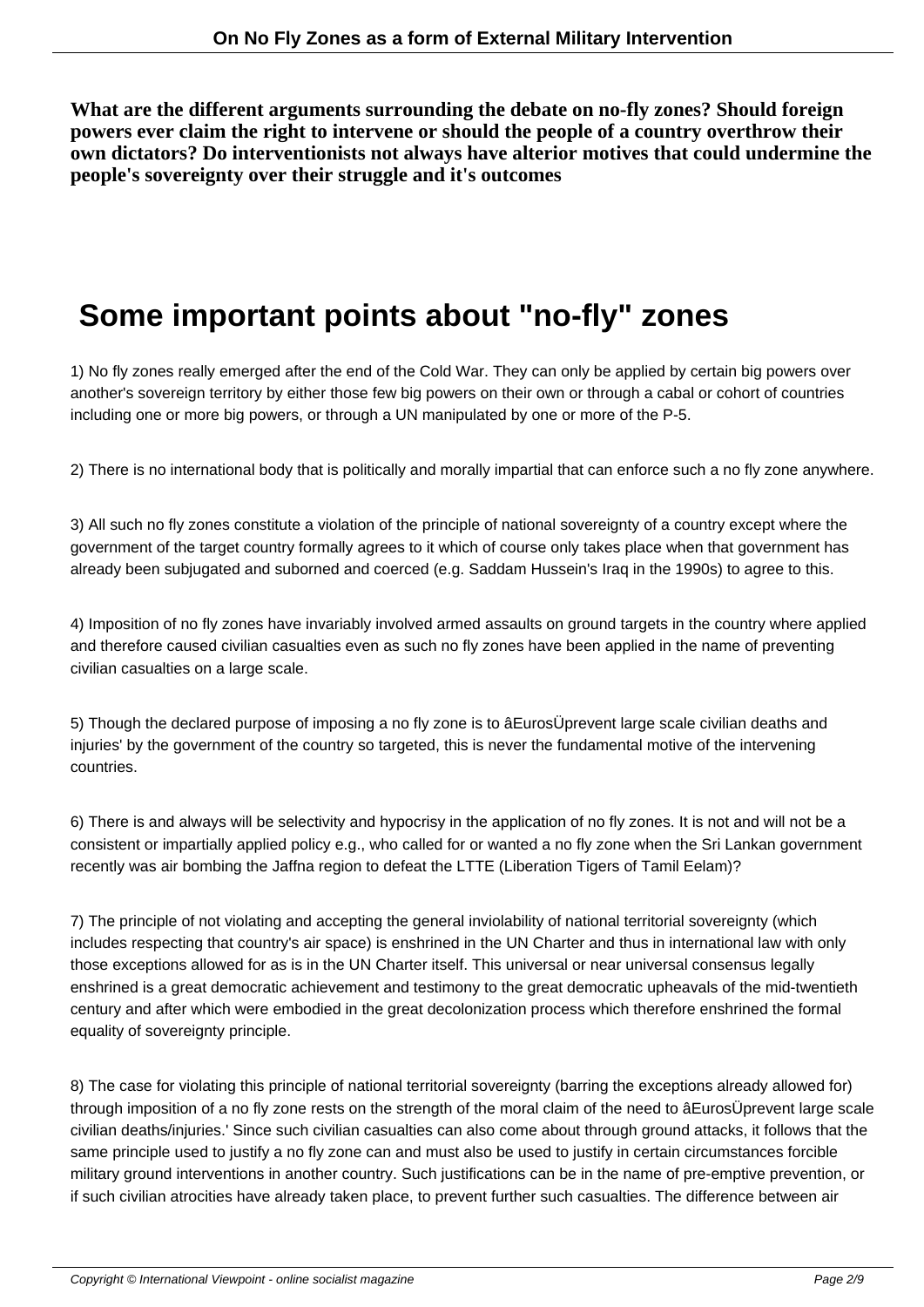assaults and ground assaults is, often but not always, a contrast between different degrees of defenceless-ness of a targeted civilian population. However, this is not a sufficient justification for proposing a no fly zone but opposing a ground assault. Defenceless-ness is a function of the overall military balance of forces between the two combating sides which is not decisively or always pivoted on whether one attacks by air rather than on the ground. The latter can also render opposing civilians greatly defenceless depending upon specific circumstances.

9) The crucial question then becomes whether - and if so, under what conditions - is it possible to endorse external military intervention (in whatever form) which while clearly illegal and violative of the principle of respecting national territorial sovereignty is nonetheless justified and should be carried out?

Insofar as we are seeking some normative foundations (related to some notion of the âEurosÜbalance of justice') for whatever position we decide to adopt - for or against such external military intervention âEuros" what should these foundations and their related arguments be? In this regard there are, in my view, three basic positions outlined below.

#### Position I

 What is laid down in international law and the UN Charter is to be respected and no other exceptions to be made other than what is already allowed for in that UN Charter, namely a) self-defence against an actual or imminent armed assault by another countries' official armed forces. b) As a âEurosÜlast resort' measure in the case of a âEurosÜbreach of international peace' when sanctioned by the UNSC after all other efforts have been tried and failed.

The arguments for upholding this position (which would reject the imposition of a no fly zone in what is an internal civil war situation in Libya, and see the UN resolution authorizing it as a fraud and betrayal of the Charter itself) would be on the following lines.

(i) The international order established by the existing consensus or agreed position by all UN member countries and as embodied in that UN Charter/international law would be undermined by allowing further exceptions which do not and cannot have similar consensual agreement by anywhere near as many countries that currently endorse the UN Charter as it stands.

(ii) There will always be selectivity not consistency and therefore hypocrisy and dishonesty in its application.

(iii) The motives of intervening powers are always suspect and have more to do with geo-strategic and other perspectives not overwhelmingly humanitarian ones.

#### Position II

 According to the upholders of this position, fairly frequent external military interventions would be called for in the name of upholding human rights.

(i) Such external military intervention does find sanction in the UN Charter and in the more recent proclamation of the âEurosÜResponsibility to Protect' since protection of basic human rights is a principle at least on par with that of respect for national sovereignty.

(ii) Even if such intervention is illegal, it is moral and this has priority over legality.

(iii) Outcomes are more important than motives, i.e., positive outcomes of actions trump selfish motivations behind those actions.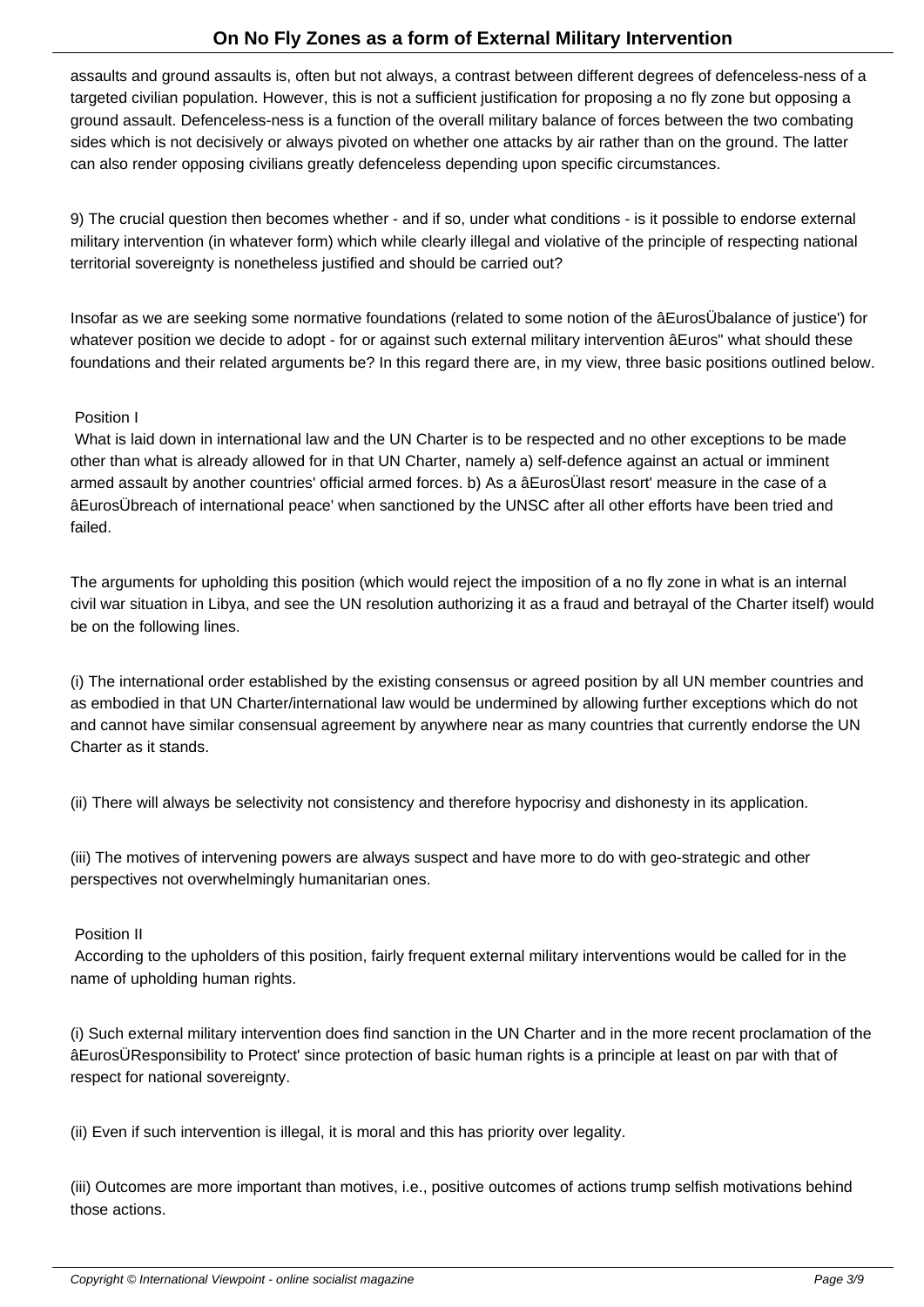(iv) âEurosÜJustice in endings' or ensuring justice in the longer run means a responsibility not just to intervene but if deemed necessary to stay the course for longer periods in order to ensure a stable and enduring situation of justice, i.e, a democratic regime. How long a no fly zone should persist or how long some other form of external military intervention (e.g., a ground invasion as in Afghanistan, Iraq) is to be decided by the intervening force.

(v) Even if such interventions are inconsistent and selective so what? At least in those cases there is a positive outcome which is better than avoiding intervention in the name of being consistent.

#### Position III

 Insofar as we live in a world where different peoples are constituted as separate nations, the normative principle that should guide us is âEurosÜrespecting the right of a people to overthrow their own tyrant'. That is to say, one must respect the freedom of agency of an oppressed people and not substitute another agency for that. Of course, various forms of intervention and pressure from outside - short of military intervention in any form - are quite alright. These can range from diplomatic pressures to sanctions of all kinds to even provision of arms to the side oppressed. But there should be no substitution and therefore no negation of a people's right to overthrow their own tyrant even in a civil war situation. Hence the overthrow of apartheid must be the work of South Africans themselves, of the Shah of Iran by Iranians, of Stalin or Ceasescu or Marcos similarly by their own peoples. The overthrow of colonial rule e.g. of Britain or France in Algeria (where the French used planes to bombard Algerian villages) must be by the colonized themselves with of course all kinds of solidarity support from the outside short of military invasion.

There are however, two exceptions to this rule.

(i) In a civil war situation where one side calls for external military intervention and gets it, then the other side in response can similarly call for similar external support and intervention. This took place in 1975 in Angola when the US and South African backed UNITA was helped by South African organized âEurosÜmercenaries' which then led to the governing MPLA which led the struggle against Portuguese colonialism to call on and get help from intervening Cuban troops.

(ii) To respect a peoples' right to overthrow their own tyrant necessarily presupposes that the people in question can continue to exist and resist. In those very rare cases when the scale of repression in relation to the overall population is such that this âEurosÜexistence' can be said to be threatened, then external military intervention is called for to prevent this and the motives of the intervening force is of secondary and not decisive consequence. This was the case in East Timor (1975) and in Rwanda (1994) when interventions to prevent such genocide should have taken place but did not, and in 1978 in Kampuchea when it did take place via Vietnam whatever the latter's motives. Genocide is a term used imprecisely and therefore very frequently. The definition in the Convention on Genocide is so loose and imprecise that it covers a range of scenarios from where the existence of a people is threatened in large part or whole but also referring to situations when this is far from the case. To justify intervention in the name of preventing a âEurosÜmassacre' or âEurosÜgenocide' can then be raised frequently even when not warranted, at least not warranted by the arguments put forward in this Position III.

Those occasions when a people's existence can be said to be threatened in great part let alone whole, are necessarily very rare. However, what we have had instead are Western-backed and executed external military interventions in the name of preventing massacres or âEurosÜgenocide' when this should not have been done e.g. in Iraq, Afghanistan, Haiti, Serbia-Kosovo and now Libya. In Bahrain where Saudi troops have invaded, if the other side called for a counter-intervention on its side this would be justified on normative grounds but other more strategic-political considerations come in for assessment and by which one can easily arrive at the view that it is best for the other side not to go in for such a âEurosÜcounter' military intervention.

This Position III is my position. This is closer to Position I than to Position II which I strongly oppose and reject and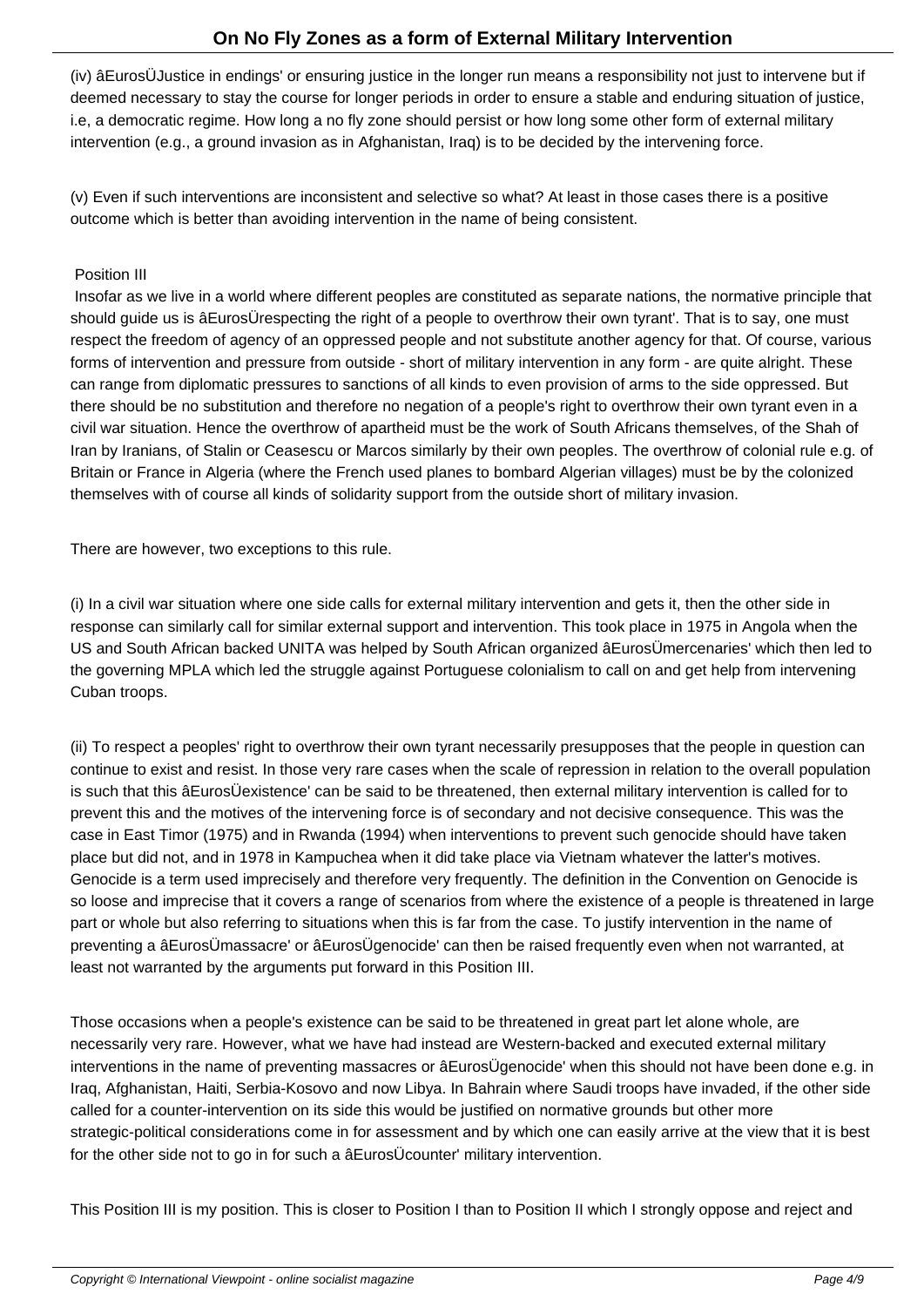which is the position of numerous liberal as well as rightwing supporters of US foreign policy who refuse to recognize and oppose the US's fundamentally imperialist character. As such Position III adopts many of the arguments of Position I but is not congruent with it. It is a highly qualified and conditional interventionist position. It follows that I am opposed to imposing a no fly zone of even âEurosÜthe best kind' on Libya regardless of the fact that any such no fly zone would be a cover up for other imperialist purposes, or would go beyond the UN resolution's ambit. That Resolution itself must be opposed on various grounds including the normative principle embodied in Position III.

Position III is in my view the best of the three positions but it is not without its own ambiguities and moral dilemmas.

(i) There is an inescapable grey area in determining just when a people's existence may have become threatened even if there is very large scale killing of civilians, and therefore at what point would one feel justified in calling for intervention; and then the feeling that since one has ended up wanting such intervention perhaps it should have been called for much earlier!

(ii) Respecting a people's right to overthrow their own tyrant can mean in effect simply being witness to large scale killings and feeling powerless to stop it despite all other solidarity efforts with the oppressed of that country.

(iii) Even if there was a genuinely international and impartial body capable of militarily intervening at early stages of a conflict/civil war, the logic of the normative foundations of this Position III would still argue against such intervention by such a force unless a people's existence was under threat. This particular dilemma is a highly hypothetical one since no such truly impartial force exists or is likely to come into existence in the foreseeable future given the existing realities of imperialism and its cohorts on the ground.

Finally, what of Palestine and, say, a demand for a no fly zone in Gaza and/or the West Bank? Israel has made Gaza a prison which it will bomb from the air but not send in ground troops, whereas in the West Bank it is a physically present as an occupying force. Israel is not engaged in a civil war but is illegally occupying, controlling, oppressing and blockading territories and doing so in part collaboration with the PA. The Palestinians can certainly call for preventing any kind of incursion in the occupied or blockaded territories. So yes, one can support the principle of a no fly zone for Israel over Gaza. But who is going to implement it? Furthermore any such no fly zone to be effective would almost certainly have to attack Israel's air force capacities in Israel itself which would neither be justified (apart from risking civilian casualties) nor strategically sensible. As for the West Bank, should Palestinians call for an intervening force to throw out Israeli forces, this would mean calling for a substitution of their own agency by an external one when their own existence as a people is not threatened. Even expulsion, cruel and unjustified as it is, is not the same as extermination since the people continue to exist and to carry on the struggle. It makes more sense morally and strategically to respect the Palestinian right to fight for their own liberation with, of course, maximum solidarity support from the outside to be carried out in a variety of ways short of direct external military intervention.

Achin Vanaik Professor of International Relations and Global Politics, Delhi University

VANAIK Achin \* From TNI.

Libya: On No Fly Zones as a form of External Military Intervention VANAIK Achin 30 March 2011 n°20929 Table of contents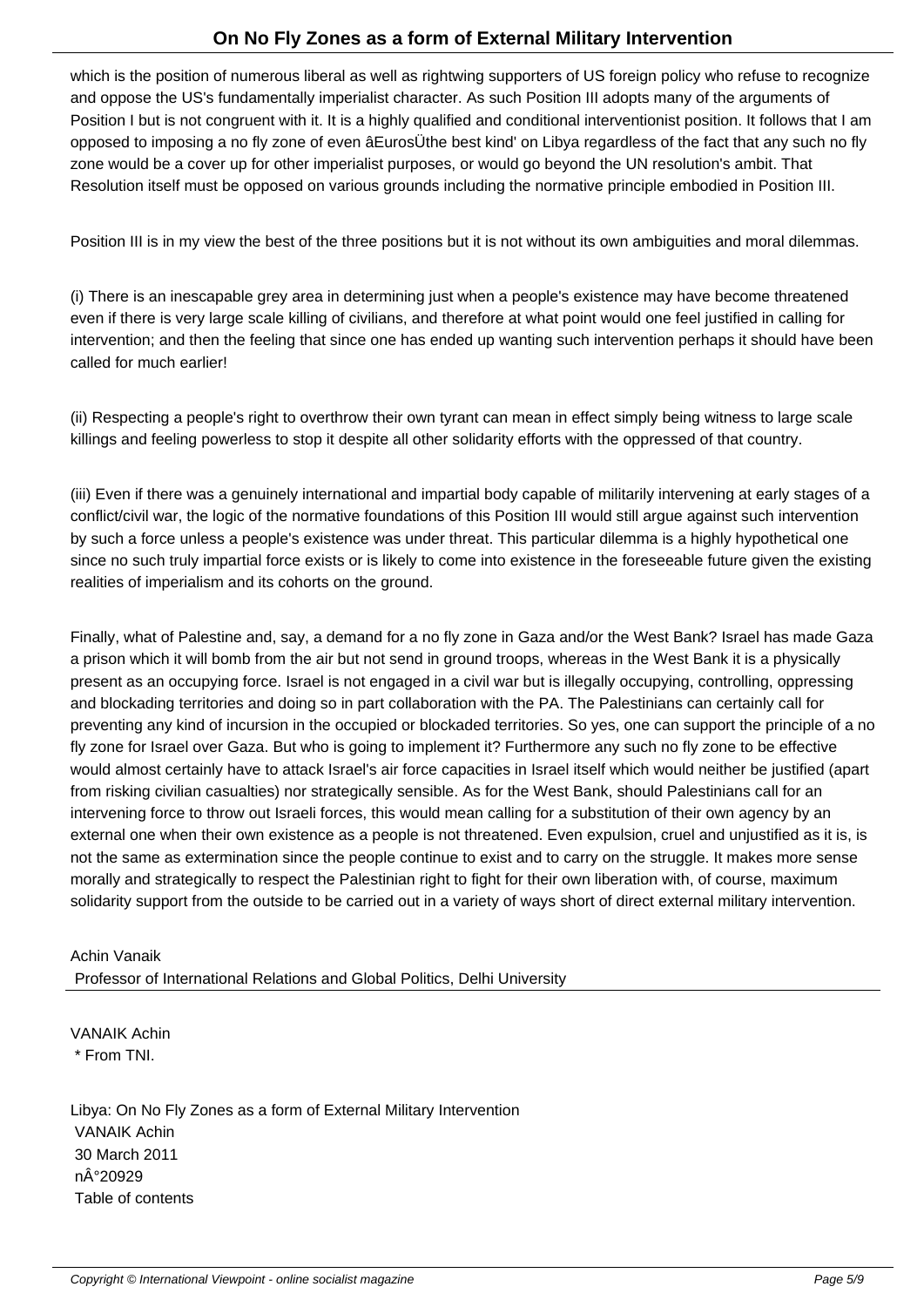Some important points about Position I Position II Position III

 What are the different arguments surrounding the debate on no-fly zones? Should foreign powers ever claim the right to intervene or should the people of a country overthrow their own dictators? Do interventionists not always have alterior motives that could undermine the people's sovereignty over their struggle and it's outcomes?

#### Some important points about "no-fly" zones

 1) No fly zones really emerged after the end of the Cold War. They can only be applied by certain big powers over another's sovereign territory by either those few big powers on their own or through a cabal or cohort of countries including one or more big powers, or through a UN manipulated by one or more of the P-5.

2) There is no international body that is politically and morally impartial that can enforce such a no fly zone anywhere.

3) All such no fly zones constitute a violation of the principle of national sovereignty of a country except where the government of the target country formally agrees to it which of course only takes place when that government has already been subjugated and suborned and coerced (e.g. Saddam Hussein's Iraq in the 1990s) to agree to this.

4) Imposition of no fly zones have invariably involved armed assaults on ground targets in the country where applied and therefore caused civilian casualties even as such no fly zones have been applied in the name of preventing civilian casualties on a large scale.

5) Though the declared purpose of imposing a no fly zone is to âEurosÜprevent large scale civilian deaths and injuries' by the government of the country so targeted, this is never the fundamental motive of the intervening countries.

6) There is and always will be selectivity and hypocrisy in the application of no fly zones. It is not and will not be a consistent or impartially applied policy e.g., who called for or wanted a no fly zone when the Sri Lankan government recently was air bombing the Jaffna region to defeat the LTTE (Liberation Tigers of Tamil Eelam)?

7) The principle of not violating and accepting the general inviolability of national territorial sovereignty (which includes respecting that country's air space) is enshrined in the UN Charter and thus in international law with only those exceptions allowed for as is in the UN Charter itself. This universal or near universal consensus legally enshrined is a great democratic achievement and testimony to the great democratic upheavals of the mid-twentieth century and after which were embodied in the great decolonization process which therefore enshrined the formal equality of sovereignty principle.

8) The case for violating this principle of national territorial sovereignty (barring the exceptions already allowed for) through imposition of a no fly zone rests on the strength of the moral claim of the need to âEurosÜprevent large scale civilian deaths/injuries.' Since such civilian casualties can also come about through ground attacks, it follows that the same principle used to justify a no fly zone can and must also be used to justify in certain circumstances forcible military ground interventions in another country. Such justifications can be in the name of pre-emptive prevention, or if such civilian atrocities have already taken place, to prevent further such casualties. The difference between air assaults and ground assaults is, often but not always, a contrast between different degrees of defenceless-ness of a targeted civilian population. However, this is not a sufficient justification for proposing a no fly zone but opposing a ground assault. Defenceless-ness is a function of the overall military balance of forces between the two combating sides which is not decisively or always pivoted on whether one attacks by air rather than on the ground. The latter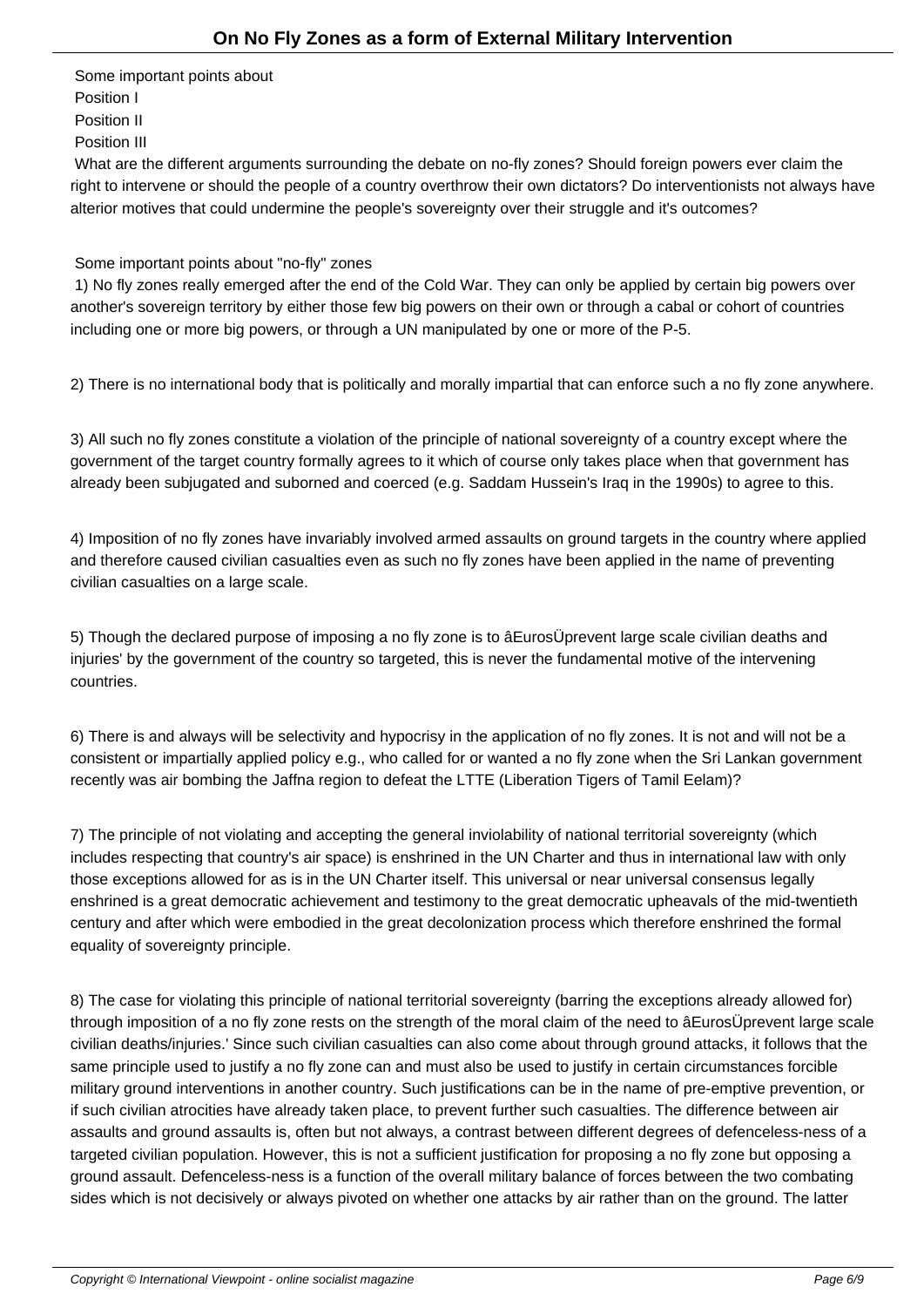can also render opposing civilians greatly defenceless depending upon specific circumstances.

9) The crucial question then becomes whether - and if so, under what conditions - is it possible to endorse external military intervention (in whatever form) which while clearly illegal and violative of the principle of respecting national territorial sovereignty is nonetheless justified and should be carried out?

Insofar as we are seeking some normative foundations (related to some notion of the âEurosÜbalance of justice') for whatever position we decide to adopt - for or against such external military intervention âEuros" what should these foundations and their related arguments be? In this regard there are, in my view, three basic positions outlined below.

## **Position I**

What is laid down in international law and the UN Charter is to be respected and no other exceptions to be made other than what is already allowed for in that UN Charter, namely a) self-defence against an actual or imminent armed assault by another countries' official armed forces. b) As a âEurosÜlast resort' measure in the case of a âEurosÜbreach of international peace' when sanctioned by the UNSC after all other efforts have been tried and failed.

The arguments for upholding this position (which would reject the imposition of a no fly zone in what is an internal civil war situation in Libya, and see the UN resolution authorizing it as a fraud and betrayal of the Charter itself) would be on the following lines.

(i) The international order established by the existing consensus or agreed position by all UN member countries and as embodied in that UN Charter/international law would be undermined by allowing further exceptions which do not and cannot have similar consensual agreement by anywhere near as many countries that currently endorse the UN Charter as it stands.

(ii) There will always be selectivity not consistency and therefore hypocrisy and dishonesty in its application.

(iii) The motives of intervening powers are always suspect and have more to do with geo-strategic and other perspectives not overwhelmingly humanitarian ones.

## **Position II**

According to the upholders of this position, fairly frequent external military interventions would be called for in the name of upholding human rights.

(i) Such external military intervention does find sanction in the UN Charter and in the more recent proclamation of the âEurosÜResponsibility to Protect' since protection of basic human rights is a principle at least on par with that of respect for national sovereignty.

(ii) Even if such intervention is illegal, it is moral and this has priority over legality.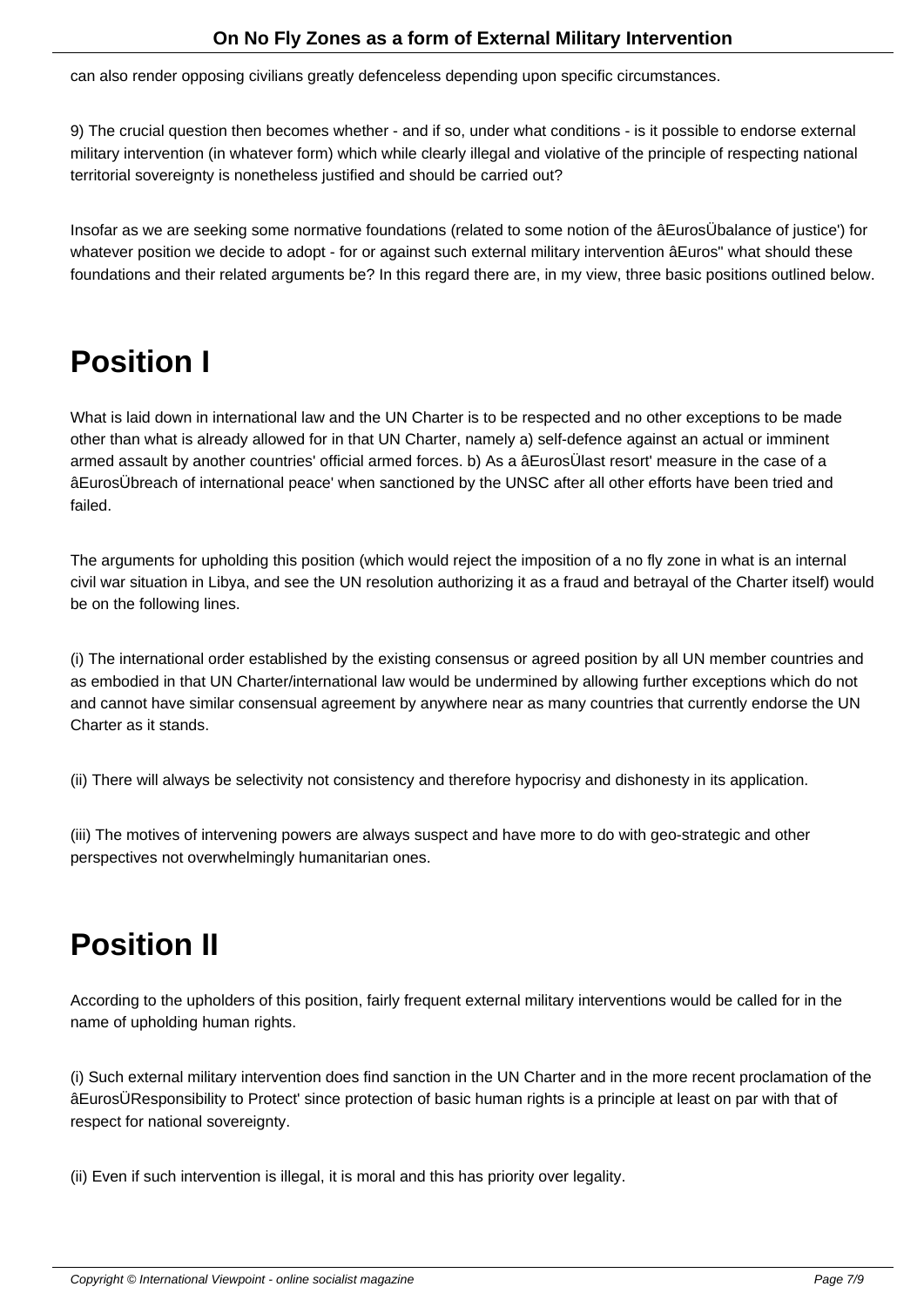(iii) Outcomes are more important than motives, i.e., positive outcomes of actions trump selfish motivations behind those actions.

(iv) âEurosÜJustice in endings' or ensuring justice in the longer run means a responsibility not just to intervene but if deemed necessary to stay the course for longer periods in order to ensure a stable and enduring situation of justice, i.e, a democratic regime. How long a no fly zone should persist or how long some other form of external military intervention (e.g., a ground invasion as in Afghanistan, Iraq) is to be decided by the intervening force.

(v) Even if such interventions are inconsistent and selective so what? At least in those cases there is a positive outcome which is better than avoiding intervention in the name of being consistent.

## **Position III**

Insofar as we live in a world where different peoples are constituted as separate nations, the normative principle that should guide us is âEurosÜrespecting the right of a people to overthrow their own tyrant'. That is to say, one must respect the freedom of agency of an oppressed people and not substitute another agency for that. Of course, various forms of intervention and pressure from outside - short of military intervention in any form - are quite alright. These can range from diplomatic pressures to sanctions of all kinds to even provision of arms to the side oppressed. But there should be no substitution and therefore no negation of a people's right to overthrow their own tyrant even in a civil war situation. Hence the overthrow of apartheid must be the work of South Africans themselves, of the Shah of Iran by Iranians, of Stalin or Ceasescu or Marcos similarly by their own peoples. The overthrow of colonial rule e.g. of Britain or France in Algeria (where the French used planes to bombard Algerian villages) must be by the colonized themselves with of course all kinds of solidarity support from the outside short of military invasion.

There are however, two exceptions to this rule.

(i) In a civil war situation where one side calls for external military intervention and gets it, then the other side in response can similarly call for similar external support and intervention. This took place in 1975 in Angola when the US and South African backed UNITA was helped by South African organized âEurosÜmercenaries' which then led to the governing MPLA which led the struggle against Portuguese colonialism to call on and get help from intervening Cuban troops.

(ii) To respect a peoples' right to overthrow their own tyrant necessarily presupposes that the people in question can continue to exist and resist. In those very rare cases when the scale of repression in relation to the overall population is such that this âEurosÜexistence' can be said to be threatened, then external military intervention is called for to prevent this and the motives of the intervening force is of secondary and not decisive consequence. This was the case in East Timor (1975) and in Rwanda (1994) when interventions to prevent such genocide should have taken place but did not, and in 1978 in Kampuchea when it did take place via Vietnam whatever the latter's motives. Genocide is a term used imprecisely and therefore very frequently. The definition in the Convention on Genocide is so loose and imprecise that it covers a range of scenarios from where the existence of a people is threatened in large part or whole but also referring to situations when this is far from the case. To justify intervention in the name of preventing a âEurosÜmassacre' or âEurosÜgenocide' can then be raised frequently even when not warranted, at least not warranted by the arguments put forward in this Position III.

Those occasions when a people's existence can be said to be threatened in great part let alone whole, are necessarily very rare. However, what we have had instead are Western-backed and executed external military interventions in the name of preventing massacres or âEurosÜgenocide' when this should not have been done e.g. in